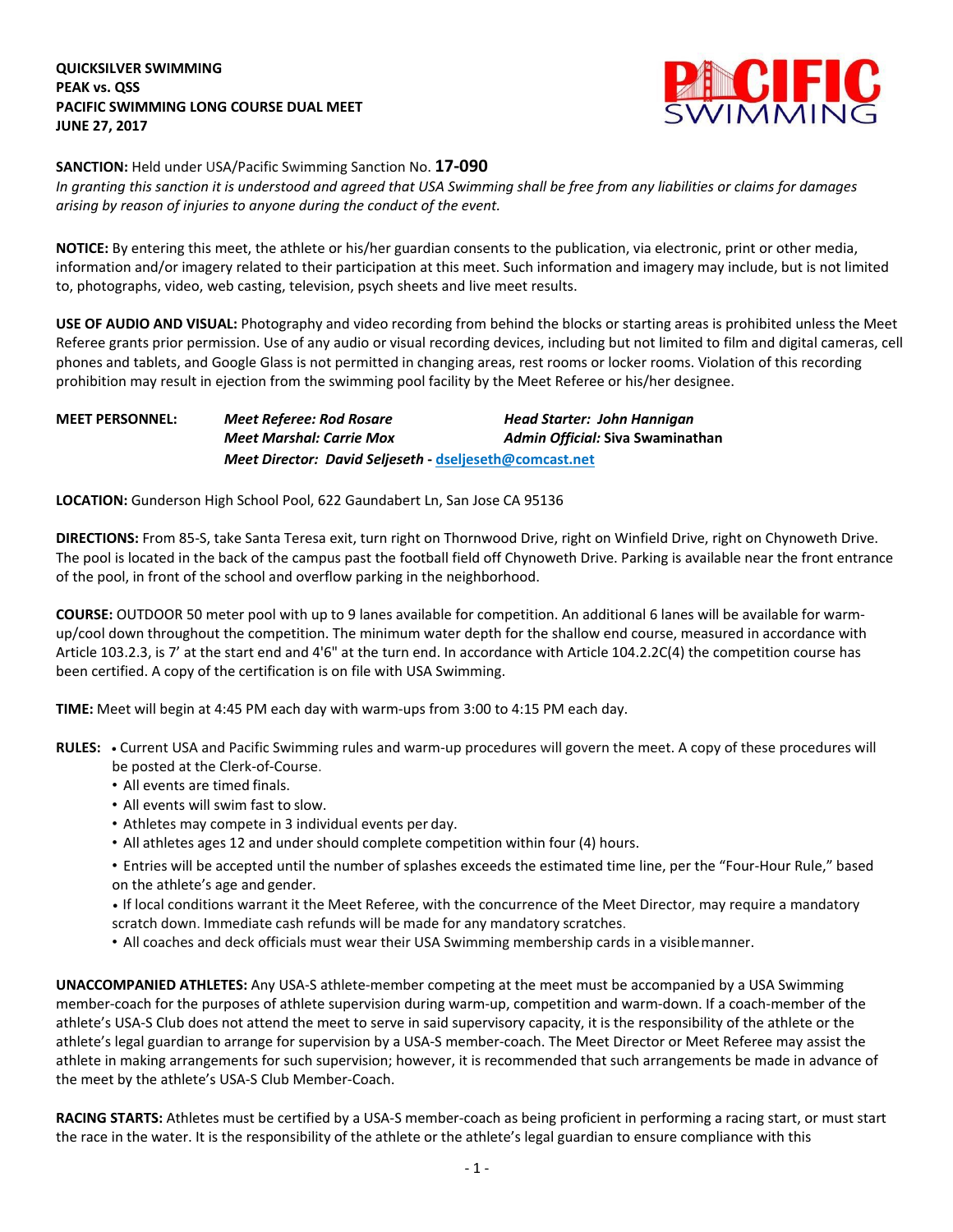## requirement.

**RESTRICTIONS:** • Smoking and the use of other tobacco products is prohibited on the pool deck, in the locker rooms, in spectator

- seating, on standing areas and in all areas used by athletes, during the meet and during warm-up periods.
- Sale and use of alcoholic beverages is prohibited in all areas of the meetvenue.
- No glass containers are allowed in the meet venue.
- No propane heater is permitted except for snack bar/meetoperations.
- All shelters must be properly secured.
- Changing into or out of swimsuits other than in locker rooms or other designated areas is prohibited.

• Destructive devices, to include but not limited to, explosive devices and equipment, firearms (open or concealed), blades, knives, mace, stun guns and blunt objects are strictly prohibited in the swimming facility and its surrounding areas. If observed, the Meet Referee or his/her designee may ask that these devices be stored safely away from the public or removed from the facility. Noncompliance may result in the reporting to law enforcement authorities and ejection from the facility. Law enforcement officers (LEO) are exempt per applicablelaws.

• Only coaches EZ-Ups will be allowed on the pool deck. Set-up is allowed outside the yellow bars of the pool deck, on the bleachers and designated areas outside the poolgates.

• Operation of a drone, or any other flying apparatus, is prohibited over the venue (pools, athlete/coach areas, spectator areas and open ceiling locker rooms) any time athletes, coaches, officials and/or spectators are present.

**ELIGIBILITY:** • Athletes must be current members of USA-S and enter their name and registration number on the meet entry card as they are shown on their Registration Card. If this is not done, it may be difficult to match the athlete with the registration and times database. The meet host will check all athlete registrations against the SWIMS database and if not found to be registered, the Meet Director shall accept the registration at the meet (a \$10 surcharge will be added to the regular registration fee). Duplicate registrations will be refunded by mail.

• Entries with **"NO TIME" will be accepted**. Coach verified times are highly recommended for athletes without times.

• Entry times submitted for this meet may be checked against a computer database and may be changed in accordance with Pacific Swimming Entry Time Verification Procedures.

• Disabled athletes are welcome to attend this meet and should contact the Meet Director or Meet Referee regarding any special accommodations on entry times and seeding per Pacific Swimmingpolicy.

• Athletes 19 years of age and over may compete in the meet for time only, no awards. Such athletes must have met standards for the 17-18 age group.

- The athlete's age will be the age of the athlete on the first day of themeet.
- Meet is open to all qualified athletes registered with PEAK or QSS. Athletes who are unattached, but participating with PEAK or QSS are eligible to enter the meet.
- The 400 IM will be limited to at most 2 heats for girls and 2 heats for boys. Coaches from each club will coordinate to ensure timeline.

**ENTRIES:** A hytek entry file must be submitted to liv@swimgss.org by June 18, 2017 at noon.

**ENTRY FEES:** \$4.00 per event plus a \$10.00 participation fee per athlete. Each club must submit a club check. A single club check for all entries payable to: Quicksilver Swimming must be hand delivered to the meet director prior to the start of the meet.

**CHECK-IN:** The meet will be pre-seeded.

**SCRATCHES:** Any athletes not reporting for or competing in an individual timed final event that they have entered shall not be penalized.

## **AWARDS:** None.

## **ADMISSION:** Free.

**SNACK BAR & HOSPITALITY:** A snack bar may be available throughout the competition. Coaches and working deck officials will be provided snacks.